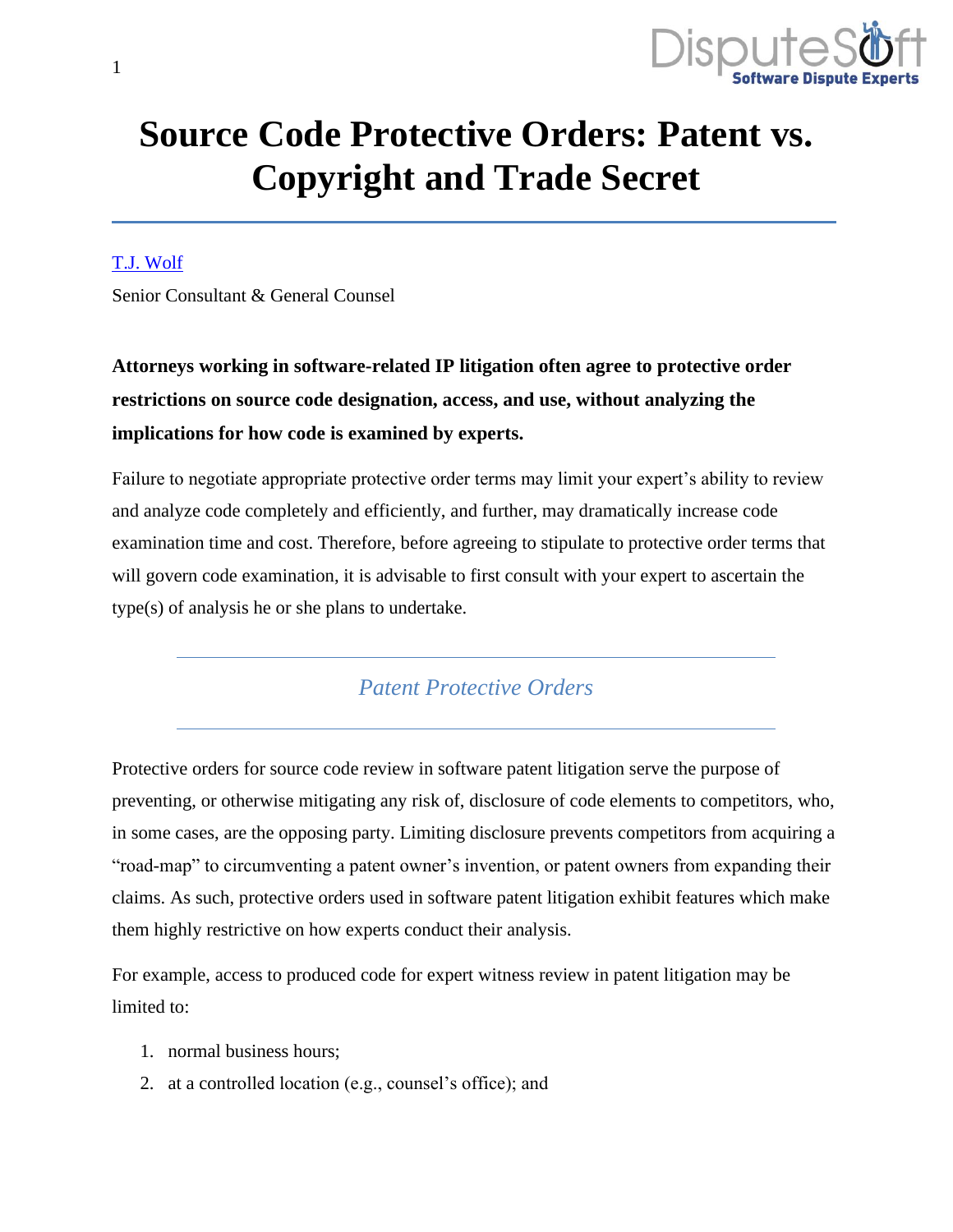

3. in a secured room without internet or network access to other computers, tools, or media devices to perform their analysis, all of which reduce the risks of proprietary code from becoming public knowledge.

Moreover, some protective orders contain prohibitions against, or very strict limitations on, copying code, such as permitting photocopies or handwritten notes for preparing court filings, pleadings, or expert report exhibits. Here is an example of a protective order appropriate for source code review in patent litigation: [U.S. Dist. Ct. N.D. Cali. Model Protective Order for](https://www.disputesoft.com/wp-content/uploads/2019/12/U.S.-District-Model-PO-for-Software-Patent-Litigation.docx)  [Software Patent Litigation.](https://www.disputesoft.com/wp-content/uploads/2019/12/U.S.-District-Model-PO-for-Software-Patent-Litigation.docx)

The circumstances of code review for software patent litigation perhaps make these restrictions appropriate. However, they make code review in software copyright infringement litigation more challenging. The relevant issues and expert analyses are fundamentally different. Code review in software patent litigation considers whether the code practices the protected claims of the patent. The comparison is a single set of source code against claims of a patent, which entails reverse engineering a single unit of source code to ascertain its purpose and function. This analysis may later be discarded once it is determined the unit of code is beyond the scope of the claims.

**Because the volume of information that must be compared is often much larger and more complex, performing copyright infringement analysis necessitates assistance from automated tools and access to publicly available information.**

Code review in software copyright litigation considers whether code is copied or derived from another party's code. Answering this question entails a different process: comparing entire code sets against each other to determine whether and to what extent allegedly copied code is derived from the other, and whether any resulting similarities are anything other than coincidental or are of particular import. Because the volume of information that must be compared is often much larger and more complex (e.g., code set to code set, instead of code units to patent claims), performing copyright infringement analysis necessitates

assistance from automated tools and access to publicly available information to answer the relevant questions.

The circumstances and purposes for the respective analyses are different. The tools used to perform the analyses are different, and the factual findings and opinions resulting from the analyses are different. These differences make it all but impossible to perform the required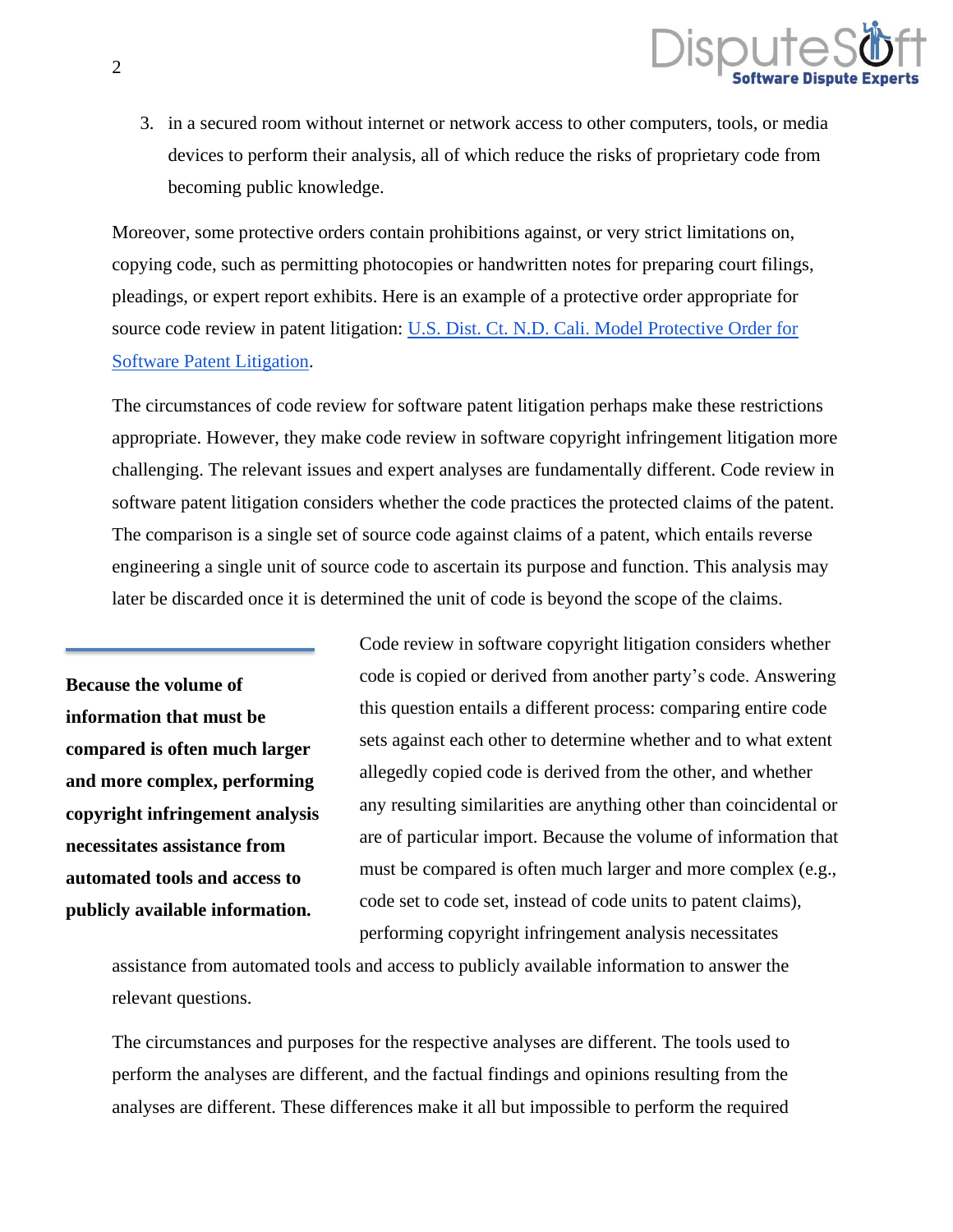

review under conditions like those described above for patent code reviews. Accordingly, the scope of the protective orders in copyright and trade secret code reviews should also be different

## *Copyright and Trade Secret Protective Orders*

The purpose of protective orders for code review in software copyright and trade secret litigation is also to prevent public disclosure of proprietary source code, which could result in competitors developing competing products, or, in the case of trade secrets, destroy its status as a trade secret. Thus, "Confidential" and/or "Attorneys Eyes Only" designations in protective orders are appropriate, just as with protective orders designed for patent code reviews. Access to code is conditioned upon an expert agreeing to be bound by the protective order terms by signing the provided form, or seeking written permission from the disclosing party.

However, in copyright and trade secret cases, access to code sets (from both parties), analytical software tools, and public information are necessary to perform an appropriate code comparison, and thus limitations on an expert's use of its forensic resources, including Internet access, are inappropriate. In such cases, copies of the code may be stored at either the receiving party's attorney's office, or their expert's office. In many cases, copies are permitted within reasonable means, perhaps by the number of copied pages or percentage of the whole code set, or may not be limited at all. In other cases,

**In copyright and trade secret cases, access to code sets, analytical software tools, and public information are necessary to perform an appropriate code comparison, and thus limitations on an expert's use of its forensic resources are inappropriate.**

circumstances may dictate an on-site code review involving only a limited number of code reviewers accessing and analyzing code currently in use, and permit copying by the reviewers for their report, but the restrictions and means of copying are comparatively less stringent than in software patent litigation. Here are examples of protective orders containing clauses appropriate for source code review in copyright litigation: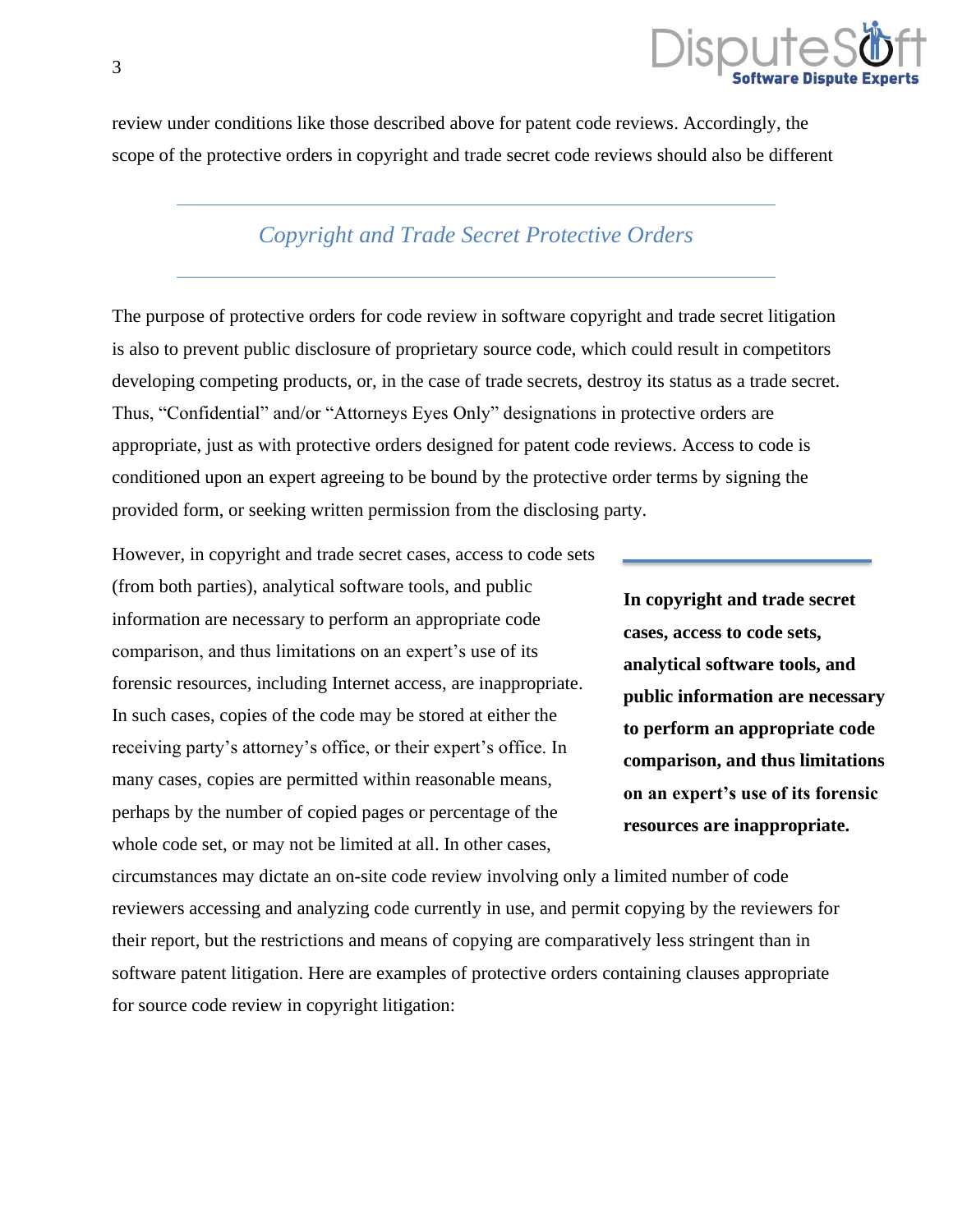

[Atlantic Technology Enterprises, Inc. v. Lincoln Park Savings Bank](https://www.disputesoft.com/wp-content/uploads/2019/12/Atlantic-Technology-v.-Lincoln-Park-Savings-Bank-PO.pdf) (Section 6(d), requiring designation of "Confidential-Attorneys' Eyes Only" and permitting disclosure to outside expert witnesses of such designated material who have signed an agreement to be bound to the protective order)

[Fantasy Interactive, Inc. v. HTC Corporation](https://www.disputesoft.com/wp-content/uploads/2019/12/Fantasy-Interactive-v.-HTC-Corporation-PO.pdf) (Section 4.2(c) permitting disclosure of "Confidential" information to experts and consultants who have signed the "Acknowledgement and Agreement to Be Bound", but otherwise containing no restrictions on access, copying, or designating source code)

[Cedarcrestone, Inc. v. Affiliated Computer Services, LLC, n/k/a Xerox Business Services, LLC](https://www.disputesoft.com/wp-content/uploads/2019/12/Cedarcrestone-v.-Xerox-PO.pdf) (Section 7(c) requiring copies of information to be retained in the office of outside counsel for the receiving party or offices of experts to which it has been disclosed)

[ECIMOS, LLC v. Carrier Corporation](https://www.disputesoft.com/wp-content/uploads/2019/12/Ecimos-v.-Carrier-Corporation-PO.pdf) (Sections 1 and 2, specifying the number of reviewers for on-site code review, Section 6 preventing the opposing party, but not the reviewers, from copying source code)

These types of protective orders are preferred in software copyright and trade secret litigation because they enable expert witnesses to undertake the more expansive analysis that is required in such cases, while obligating the expert to adhere to Confidentiality and Attorneys Eyes Only restrictions.

## *Conclusion*

In sum, protective orders in software patent, copyright, and trade secret litigation are important to protecting the client's interest, but the circumstances and purposes in each case differ, and may impose harsh limitations on how an expert can proceed with their analysis, impacting costs and effort required. As such, it is advisable to consult your expert witness prior to entering into a stipulated protective order to understand the impact that the protective order will have on the expert's ability to perform their necessary work.